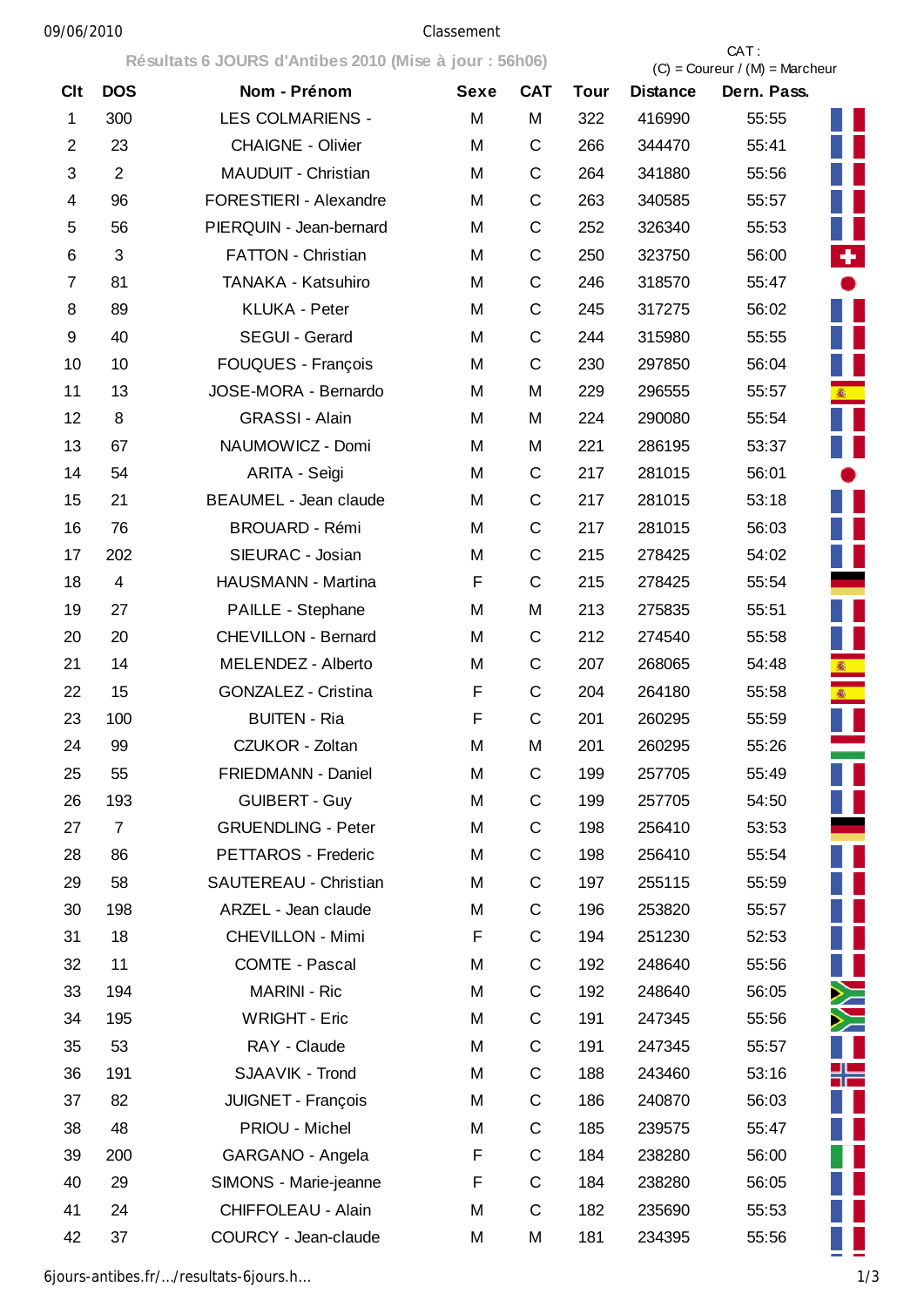| 09/06/2010 |              |                            | Classement |             |     |        |       |                                                     |
|------------|--------------|----------------------------|------------|-------------|-----|--------|-------|-----------------------------------------------------|
| 43         | 30           | ROY - Bernard              | M          | $\mathsf C$ | 180 | 233100 | 55:05 |                                                     |
| 44         | 51           | JEANNIN - Christian        | M          | C           | 179 | 231805 | 55:05 |                                                     |
| 45         | 22           | FREY - Jean-paul           | M          | C           | 179 | 231805 | 55:59 | $\left  \bullet \right $                            |
| 46         | 63           | ZIMMERMANN - Walter        | M          | C           | 179 | 231805 | 55:54 |                                                     |
| 47         | 83           | <b>LAILLER - Patrick</b>   | M          | M           | 178 | 230510 | 54:21 |                                                     |
| 48         | 91           | <b>SVENSSON - Christer</b> | M          | M           | 178 | 230510 | 55:43 | <b>The Second Second</b>                            |
| 49         | 44           | VAN HIEL - Paul            | M          | C           | 178 | 230510 | 55:58 | H.                                                  |
| 50         | $9\,$        | PRUECKNER - Jaroslav       | M          | M           | 177 | 229215 | 56:05 |                                                     |
| 51         | 66           | DALPHIN - Daniel           | M          | M           | 174 | 225330 | 55:56 |                                                     |
| 52         | 60           | ESPINO - Jose roberto      | M          | C           | 174 | 225330 | 55:49 | $\begin{array}{ c c } \hline \bullet & \end{array}$ |
| 53         | 90           | <b>LEBRUN - Thierry</b>    | M          | M           | 174 | 225330 | 55:45 |                                                     |
| 54         | 84           | <b>EMONIERE - Philippe</b> | M          | M           | 174 | 225330 | 56:05 | H                                                   |
| 55         | 92           | THIEBAULT - Jean           | M          | C           | 169 | 218855 | 55:55 |                                                     |
| 56         | 25           | <b>BILLARD - Philippe</b>  | M          | C           | 169 | 218855 | 55:53 | H                                                   |
| 57         | 45           | MARTINEZ - Alain           | M          | C           | 169 | 218855 | 56:03 |                                                     |
| 58         | 28           | <b>ANDRADE - Chantal</b>   | F          | C           | 169 | 218855 | 53:28 |                                                     |
| 59         | 19           | DURAND - Stephane          | M          | C           | 168 | 217560 | 52:42 |                                                     |
| 60         | 62           | MARANZINA - Aldo           | M          | C           | 168 | 217560 | 55:31 | Ш                                                   |
| 61         | 36           | VAN GEENE - Regina         | F          | C           | 166 | 214970 | 55:54 |                                                     |
| 62         | 79           | <b>BEN</b> - Roger         | M          | C           | 163 | 211085 | 53:26 | H                                                   |
| 63         | 59           | CASPER - Alain             | M          | $\mathbf C$ | 163 | 211085 | 56:03 |                                                     |
| 64         | 33           | <b>GIBOURG - Marc</b>      | M          | $\mathbf C$ | 163 | 211085 | 54:33 |                                                     |
| 65         | 38           | VELLY - Christian          | M          | $\mathbf C$ | 161 | 208495 | 51:00 |                                                     |
| 66         | 74           | PANNIER - Josiane          | F          | M           | 159 | 205905 | 56:05 |                                                     |
| 67         | 31           | LECLERC - Marc             | M          | C           | 158 | 204610 | 50:04 | $ \mathbf{\ast} $                                   |
| 68         | 39           | JOLY - Jerome              | M          | C           | 154 | 199430 | 53:13 | Ш                                                   |
| 69         | $\mathbf{1}$ | <b>FLAMENT - Jacques</b>   | M          | M           | 153 | 198135 | 53:03 |                                                     |
| 70         | 35           | LANCHAS - Pascal           | M          | C           | 153 | 198135 | 53:08 | Ш                                                   |
| 71         | 95           | LABORIE - Christophe       | M          | C           | 151 | 195545 | 52:47 | Ш                                                   |
| 72         | 32           | <b>LESCURE - Frederic</b>  | M          | M           | 148 | 191660 | 55:28 | Ш                                                   |
| 73         | 61           | LAFONT - Jeannick          | F          | C           | 147 | 190365 | 56:00 | Ш                                                   |
| 74         | 49           | <b>CORNICHON - Laurent</b> | M          | C           | 147 | 190365 | 55:58 | Ш                                                   |
| 75         | 196          | VALLE - Romain             | M          | C           | 146 | 189070 | 55:05 | $\frac{1}{2}$                                       |
| 76         | 98           | VAUCHEL - Daniel           | M          | C           | 143 | 185185 | 54:08 | $\mathbb{R}^2$                                      |
| 77         | 65           | <b>CARRIERE - André</b>    | M          | C           | 143 | 185185 | 55:58 |                                                     |
| 78         | 16           | <b>MEURGUE - François</b>  | M          | C           | 142 | 183890 | 53:29 |                                                     |
| 79         | 73           | CODET - Gilbert            | M          | C           | 140 | 181300 | 53:22 | $\blacksquare$                                      |
| 80         | 93           | <b>BAIER - Norbert</b>     | M          | C           | 139 | 180005 | 55:52 |                                                     |
| 81         | 34           | <b>TOUGNE - Chantal</b>    | F          | C           | 139 | 180005 | 53:41 | $+1$                                                |
| 82         | 88           | <b>GRIZARD - Philippe</b>  | M          | C           | 139 | 180005 | 56:01 |                                                     |
| 83         | 46           | <b>ARMAND - Laurent</b>    | M          | C           | 135 | 174825 | 53:17 | W                                                   |
| 84         | 57           | <b>BOULANGER - Jc</b>      | M          | C           | 135 | 174825 | 55:48 |                                                     |
| 85         | 52           | RAY - Monique              | F          | C           | 134 | 173530 | 56:00 |                                                     |
| 86         | 80           | <b>LAVIGNE - Patrick</b>   | M          | C           | 133 | 172235 | 53:30 |                                                     |